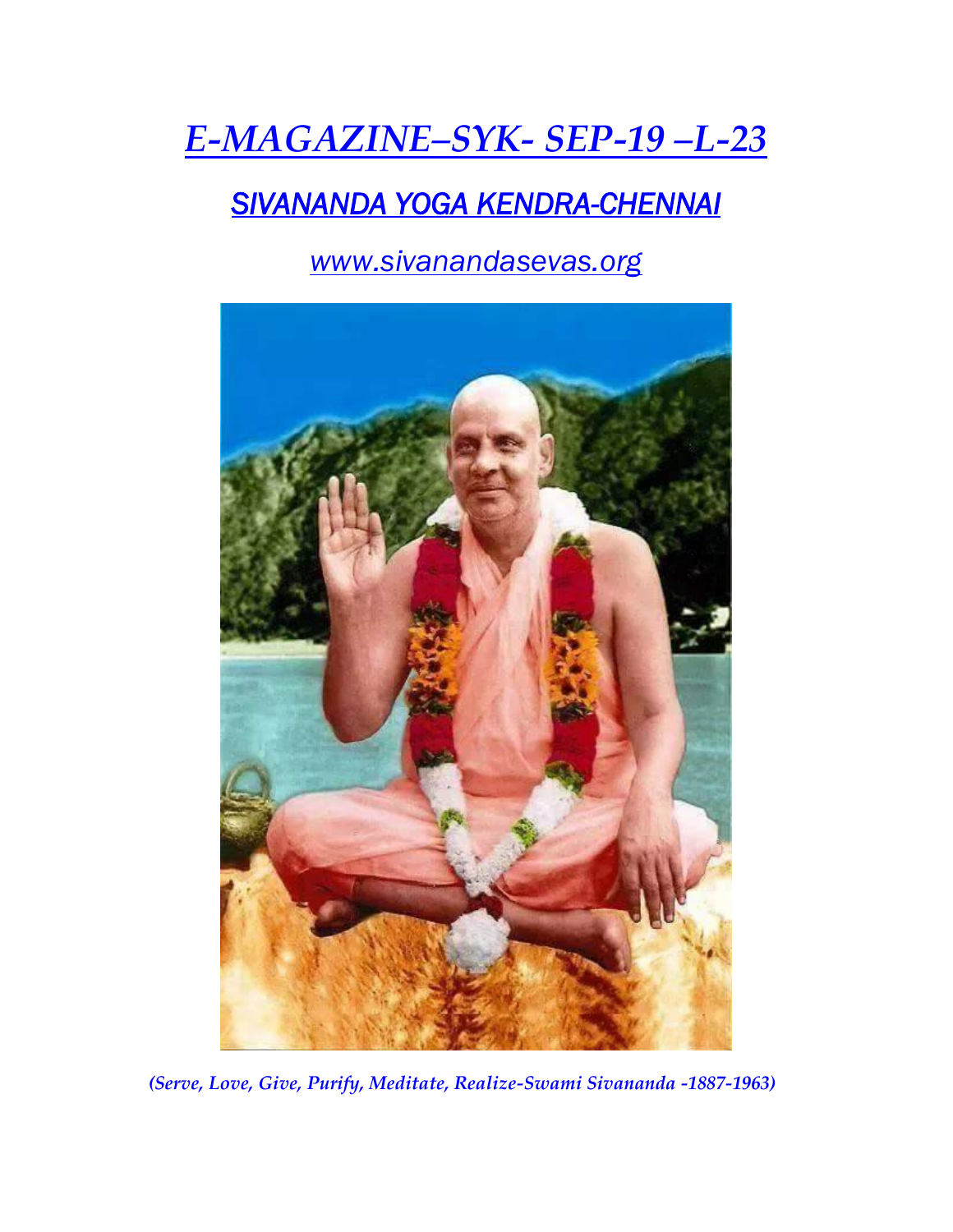#### *\*Health - The Elixir of Life\**

#### *by Sri Swami Sivananda*

*The whole universe from the mightiest sun to the tiniest atom is controlled by laws. Only man breaks and vic wilfully disregards and deliberately ignores the laws of health and hygiene, leads a life of dissipation, and then wonders why he suffers from disease and disharmony. Every human being is the author of their own health or disease. The laws of health are the laws of nature, and these cannot be violated at will.*

#### *Health, the first requisite*

Life without good health is a miserable condition even if one is the lord of the whole earth. What is the use of <mark>t</mark> cannot enjoy good health? Without health, life is not life. One who has good health has hope. One who has ho *health is a valuable asset for one and all. One should have physical as well as mental health.*

*Even for spiritual pursuits, good health is the prerequisite. Without good health, you cannot penetrate into th ocean of life within and attain the final beatitude of life. Without good health, you cannot wage war with the turbulent senses and*  boisterous mind. The scriptures declare that this body is a boat to cross this ocean of samsara, an instrument attaining moksha. It must be kept clean, strong and healthy. This body is a vehicle to take you to the goal. If i *reach the destination.*

#### *Health is a positive state*

*Health is the state in which you sleep well, digest your food well, are quite at ease and free from any kind of disease or uneasiness. When you are in a state of perfect health, all the organs - the heart, lungs, brain, kidneys, liver, intestines -work in perfect harmony and*  discharge their functions satisfactorily. A healthy person smiles and laughs and is cheerful and happy. He dis ease and comfort. A healthy person is capable of working for a long time without getting fatigued. He possess and physical efficiency. Health is a positive state. It is not simply negation of disease. A healthy person can ti  $\,$  mental work. He can practise good meditation for a long time. Health is your birthright, not disease. It is as  $\,$ *born.*

#### *\*How to be healthy\**

*Be sober and temperate. The sun and the open air are your good doctors. Let your food be simple. Never eat to exercise. If you do not keep well, fast until you are well again. Become your own physician. Assist nature. Do not force nature. Allow nature to heal you. Nature is the best healing agent. Medicines and doctors only help nature in its recuperative work. By drinking pure*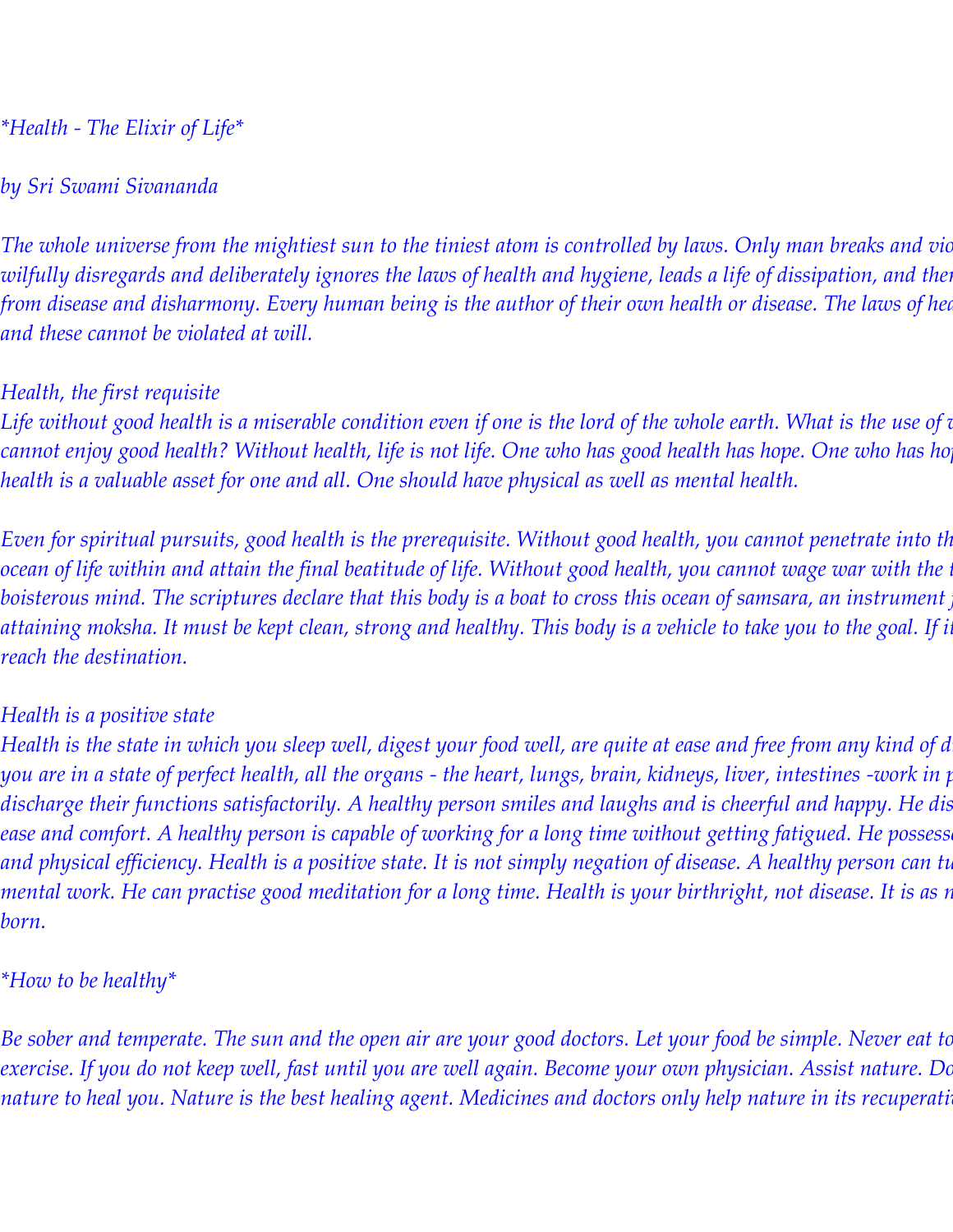*water, by eating pure and wholesome food, by observing the laws of health and hygiene, by taking regular exercise and cold baths in the morning, by practising japa and meditation, by right living, right thinking, right action, right conduct, by living in the open air and sunshine for some time daily, you can have wonderful health, vigour and vitality.*

#### *\*Health and diet\**

The secret of being healthy and happy at all times is to be a little hungry all the time. Do not overload the stor cause of most diseases. The vast majority of people dig their graves through their teeth. No rest is given to the *that we are civilised, when the question of food comes, we make many imperceptible blunders. People generall system needs which hinders elimination, assimilation and growth. All the organs are overworked and become diseased quickly. Hence, avoid overeating and observe perfect moderation in diet.*

*The right kind of food is most important. Have a good knowledge of diet and nutrition. You can build a health illnesses of the world are due to an ill-balanced diet. There is no mystery about diet. It can be learnt very easily. A correct diet is a*  fundamental factor in the maintenance of perfect health and a high standard of vitality. Good food is not expe *not costly. It is knowledge of dietetics that we lack. Eat moderately what you know by experience is agreeable to you and what is digestible. A simple diet is best.*

#### *\*The necessity of exercise\**

*Exercise is necessary in all periods of life, particularly during childhood and early adulthood. It is essential to vigour and vitality. Exercise preserves the healthy tone of the body. It bestows general efficiency of body and i*  $s$ pirit and co-operation with others. You learn to control the weak side of your nature and give fuller freedom *you. Exercise checks overgrowth and develops the weak person. It quickly restores convalescents to better health. During growth it corrects deformities. It removes debility and obesity.*

*Exercise is essential for the different organs of the body to function easily and effectively. It is necessary to pro repair of tissues, and to excite the demand for oxygen needed for utilisation of food. Without exercise there will be no health. The whole system will refuse to function. The stomach will refuse to digest food properly and the intestines will decline blood will be loaded with poisonous matter.*

*The heart cannot work efficiently without definite exercise. Regular exercise will drive the blood more vigorou* the air with deep breaths. The chest will expand. More waste and used air will be driven out. When the actior *exercise, local congestion vanishes. The blood is equally distributed and the circulation of blood in the lungs i*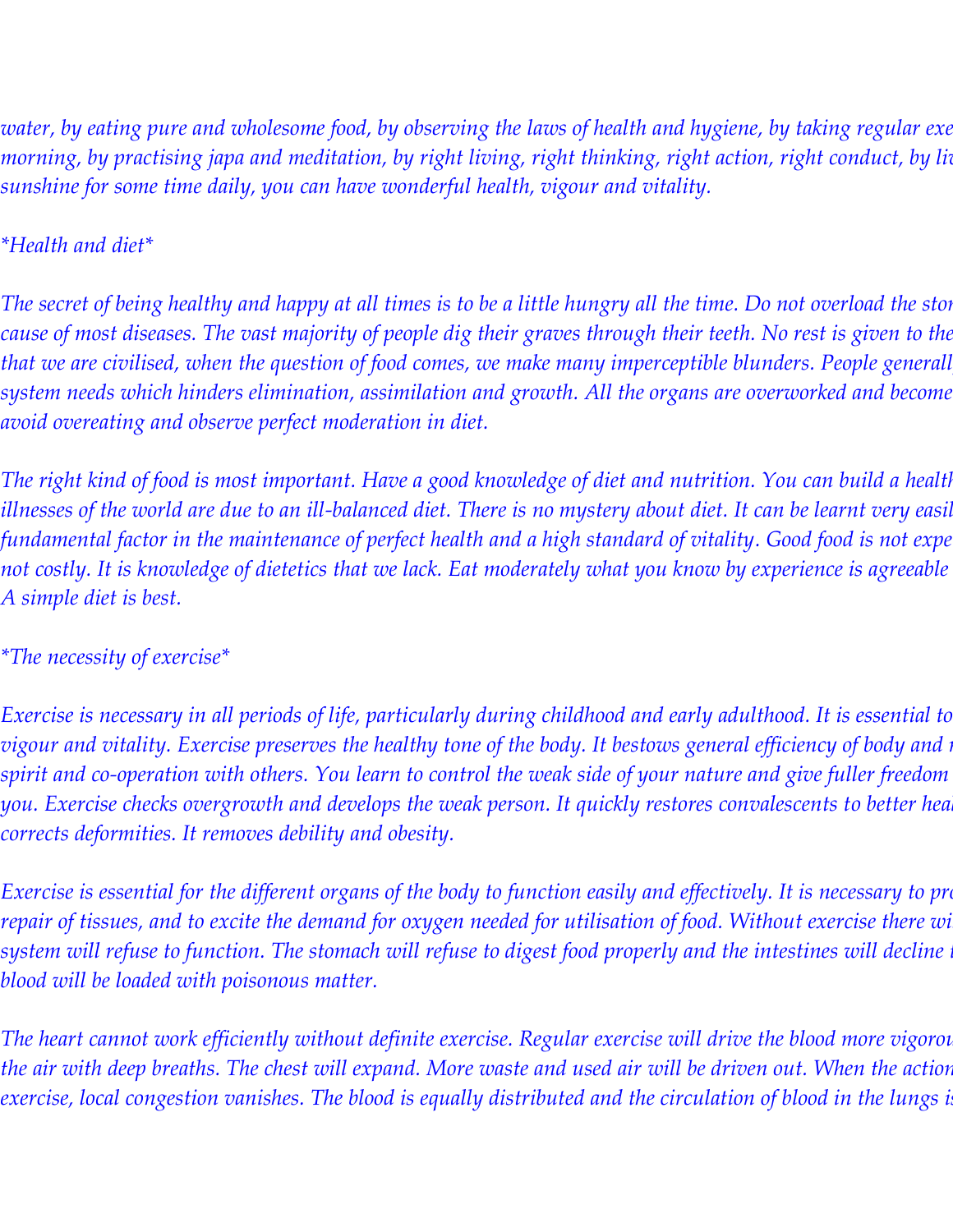$oxygen$  inspired and of carbon dioxide expired is greatly increased. It is best to take exercise in the open air be *purify the blood.*

*Exercise gives a healthy glow all over the body. Because it gives a more rapid supply of blood, the kidneys the remove the waste material, are stimulated. They do the function of cleansing more energetically and efficientl*  $b$ eneficial effect on the body as a whole. It removes constipation and produces regular bowel actions. It leads t *performance. It reduces and regulates the temperature.*

One should have a well-built body without fat. Fat hinders work by its extra weight, by giving rise to additio *greater fatigue due to the accumulation of waste. Reduce the fat through regular and systematic exercise.*

*Exercise should be regulated and adjusted to the needs and capacity of the body. Violent exercise should be av recourse to graduated exercise. Every muscle of the body should be involved. Do not go beyond your capacity. If there is fatigue, reduce the number of exercises and the period of exercise. There should be perfect exhilaration of spirit after exercise. Infi* do more harm than good. The amount of exercise should be regulated according to the age, physical developm *individual.*

*\*Yogasanas and physical exercise\**

*Ordinary physical exercises develop the superficial muscles of the body only. Asanas are intended for the thor organs. Physical exercise draws the prana out. Asanas send the prana in and distribute it evenly throughout* than physical exercise. They bestow mental poise, help to control the emotions and confer spiritual benefits. Y *and pranayama to gain big muscles. Muscles do not give mental health. Harmonious working of the endocrine glands and internal organs,*  and more so the nervous system and mind is what you need and what the regular practice of asanas and pran

*Good health is the foundation of success in yoga and spiritual pursuits. Nations flourish only if they are healt health. Nature tries to keep us healthy, but we violate her laws. If you want radiant health, return to nature. Avail yourself of the healing properties in nature. Nature is the best healing agent.*

*What is Karma?*

*A king was touring his kingdom on his elephant. Suddenly he stopped in front of a shop in the market and said to his minister, "I don't know why, but I want to hang the owner of this shop." The minister was shocked. But before he could ask the king why, the king had moved on.*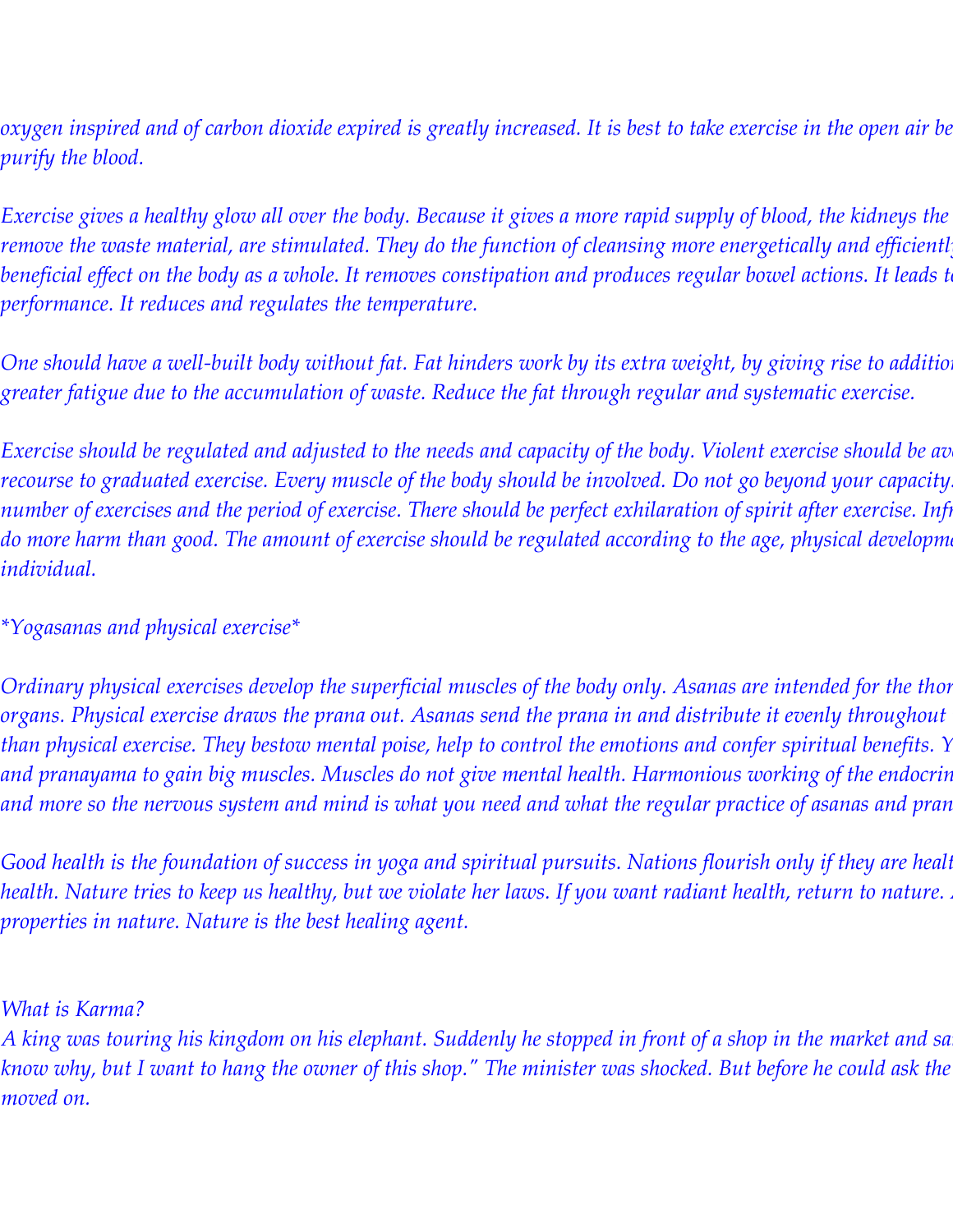*The next day, the minister went to that shop dressed as one of the locals to see the shopkeeper. He casually asked him how how here as all how how here as all y asked him how him how him how him how him how him how him ho faring. The shopkeeper, a sandalwood merchant, reported sadly that he had hardly any customer. People would come to his shop, smell the sandalwood and then go away. They would even praise the quality of the sandalwood but rarely buy anything. His only hope was that the*  king would die soon. Then there would be a huge demand for sandalwood for performing his last rites. As he *was the merchant around, he was sure the king's death would mean a windfall.*

*The minister now understood why the king had stopped in front of this shop and expressed a desire to kill the shopkeeper's negative thought vibration had subtly affected the king, who had, in turn, felt the same kind of negative thought arising within.*

*The minister; a noble man, pondered over the matter for a while. Without revealing who he was or what had l expressed a desire to buy some sandalwood. The shopkeeper was pleased. He wrapped the sandalwood and han* 

*When the minister returned to the palace, he went straight to the court where the king was seated and reporte merchant had a gift for him. The king was surprised. When he opened the package, he was pleasantly surprise* the sandalwood and its agreeable fragrance. Pleased, he sent some gold coins to the sandalwood merchant. Th *heart that he had harbored unbecoming thoughts of killing the shopkeeper.*

*When the shopkeeper received the gold coins from the king, he was astounded. He began to proclaim the virtu* through the gold coins, saved him from the brink of poverty. After some time, he recalled the morbid thoughts *and repented for having entertained such negative thoughts for his own personal goal.*

If we have a good and kind thought for another person, that positive thought will come back to us in a favoral *thoughts, those thoughts will come back to us as retribution.*

*"What is Karma?" asked Swami Many replied, "our words, our deeds, our feelings, our actions......"*

*Swami shook his head and said "Your thoughts are your Karma!"*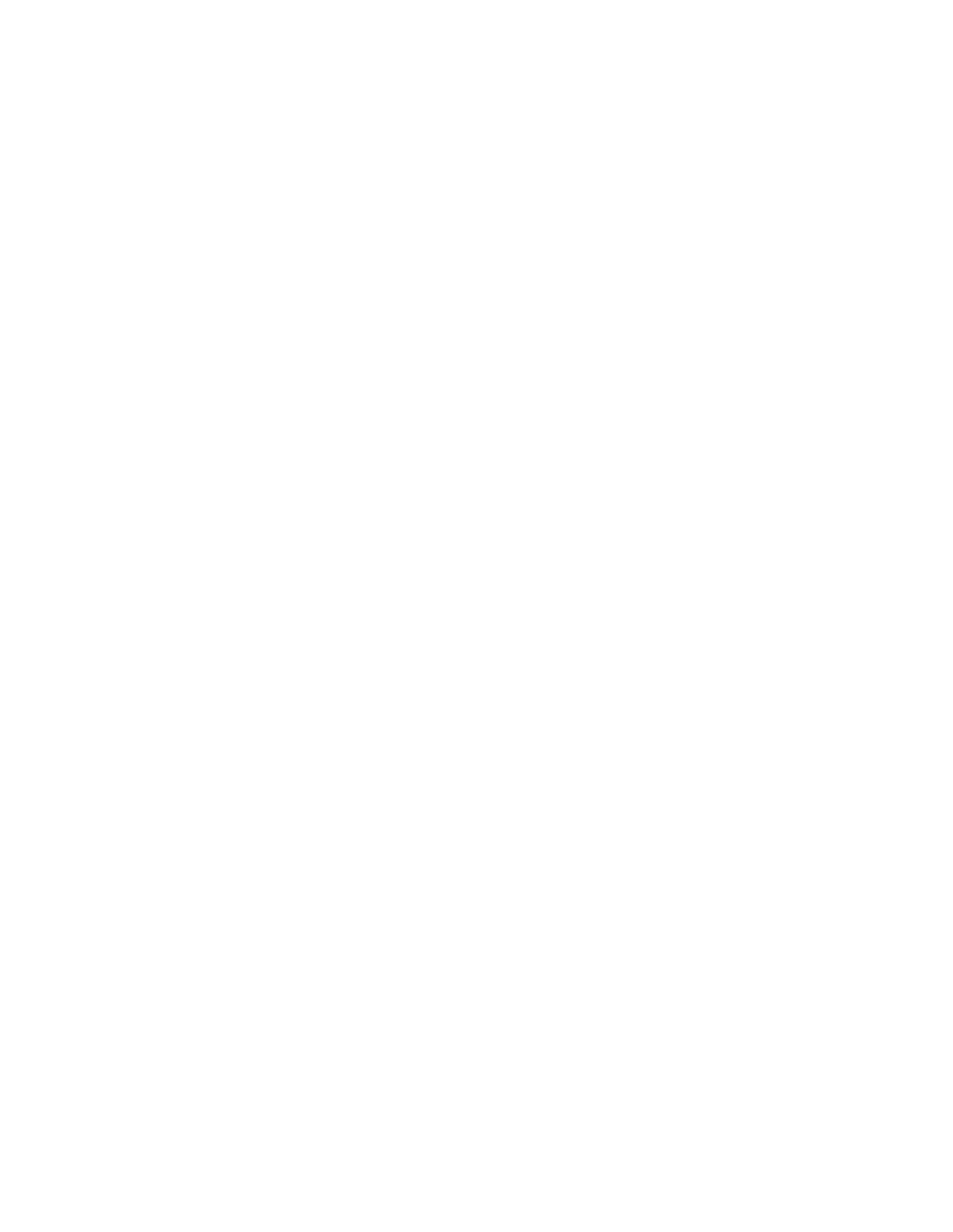*EARN YOGA FROM THE GURU OR YOGA TEACHERS….*

*DO NOT LEARN YOGA THROUGH BOOKS OR GADGETS….*

*PRACTICE YOGA DAILY……THIA LEADS TO YOU GOOD HEALTH AND PEACE OF MIND.*

*Hence,Be Happy.Makes others Happy........*

*Yoga Shows the Way.....Practice Yoga Daily and follow the foot steps of Gurudev.*